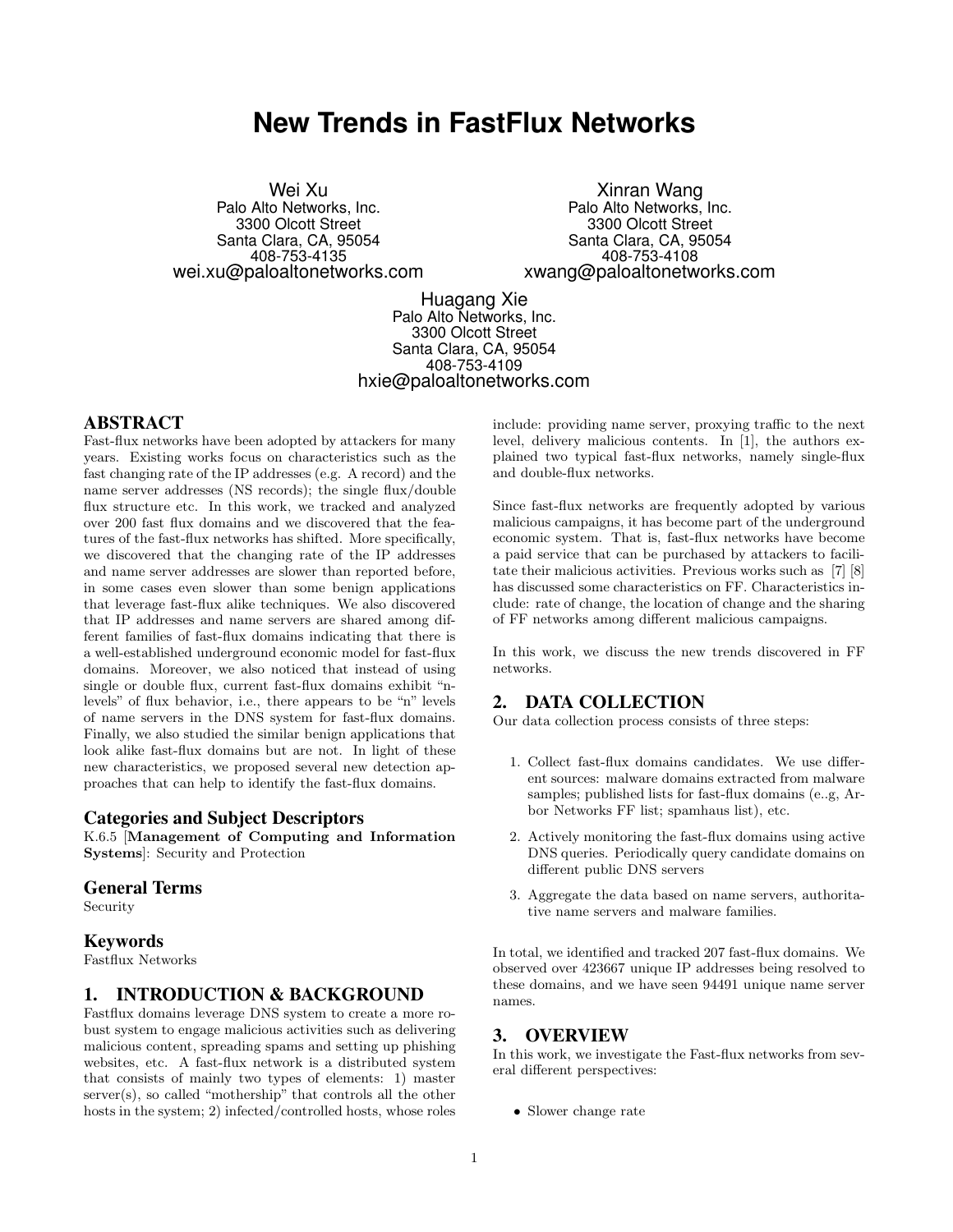Table 1: Change Rate of Monitored FF Domains

| type    | Minutes/IP | TP/Dav | A <sub>-TT</sub> | NS-TTL   |
|---------|------------|--------|------------------|----------|
| average | 73.55      | 55.90  | 1832.84          | 37348.75 |
| max     | 634.50     | 261.54 | 21598.03         | 65535.00 |
| mın     | 5.51       | 2.27   |                  |          |

- Sharing of IP address, name servers
- Double-flux OR n-flux
- One IP at a time
- Benign systems that look alike FF networks

# 4. NEW FEATURES IN FF NETWORKS 4.1 Not So Fast Fast-Flux Networks

We listed the change rate of the FF domains in Table 1.





The results show that 95% of the fast-flux domains that we are tracking have a change rate of IP address larger than 10 minutes/IP (i.e., on average, each IP address will be used for 10 minutes). Over 80% of fast-flux domains have changing rate of IP addresses that is larger than 33 minutes/IP. Over 61% of fast-flux domains have changing rate of IP addresses that is larger than 60 minutes/IP. The changing rate is slower than the values that were reported in [7], which is around 10 minutes/IP. This suggests that the value of a domain name to attackers is not as much as it use to be. Since one of the assumptions of applying fast-flux networks is that the domain names are valuable assets to attackers such that attackers are willing to map the same domain name to many different IP addresses to preserve the availability of the domain.

As for the rational behind this shift, we believe this is because the increase in the number of registrars and the expand of domain name space (i.e. the development of new tad, cctld,etc.), the cost for registering a domain now (e.g. \$10 per year) is much less than several years before (e.g., \$100) [3]. Meanwhile, the cost to infect, control and keep a bot/zombie is increasing because the advance of various defense mechanisms and the increase of risk in engaging malicious activities.

Table 2: Statistic on Name Servers and IPs

| type                      | number | share-factor (average) |
|---------------------------|--------|------------------------|
| domain                    | 207    | a                      |
| name server               | 134    | l.54                   |
| authoritative name server | 44     |                        |
|                           | 14440  | - 59                   |

|         |  |  |  | Table 3: IP Addresses Being Shared between Do- |  |
|---------|--|--|--|------------------------------------------------|--|
|         |  |  |  | mains Reside on the Same Authoritative Name    |  |
| Server. |  |  |  |                                                |  |

| Auth. Name Server       | $#$ of domains | % of shared IPs |
|-------------------------|----------------|-----------------|
| atw.kz                  | $\overline{2}$ | 68.85%          |
| biocacces.ru            | 5              | 96.15%          |
| biwcacecca.ru           | 10             | 98.23%          |
| $b$ lo. $k\overline{z}$ | $\overline{2}$ | 99.91%          |
| xincacec.ru             | 10             | 100%            |
| xginzecac.ru            | 10             | 98.03%          |
| solisalo.net            | 8              | 80.83%          |
| sccacxoec.ru            | 9              | 97.81\%         |
| needhed.com             | 15             | 20.32%          |
| myhappyplants.com       | 8              | 81.33%          |
| mkijsppc.ru             | 5              | 98.41%          |
| kamisca.com             | 11             | 6.65%           |
| breakwinner.com         | 12             | 98.29%          |

## 4.2 Sharing, Clustering

We further check the following characteristics: the statistic of the name servers, the statistic of the authoritative name servers and the statistic of IPs. The results are listed in Table 2. The "share-factor (average)" means on average how many domains share the same resource (e.g., name server, IP address).

On average, every 4.7 fast flux domains share the same authoritative name server and every 4.5 fast-flux domains share one IP address. One of the potential reasons is these authoritative name servers are normally "bullet-proof" hosting servers and the registration expenses on these servers (e.g. \$100 per year) are higher than the expense on the fast-flux domains (e.g., around \$10 per year depending on the tld). On the contrary, the name servers are bearly shared among fast-flux domains.

Besides, we also found a high level of sharing of IP addresses between name servers and the domains. For example, on average, over 70% of the name servers actually share IP addresses with the fast-flux domains. This indicates that the infected hosts are serving as both the front proxy and the DNS server at the same time.

Moreover, we identify the two levels of sharing of IP addresses. The first level of sharing of IP addresses happens among different fast-flux domains that reside on the same authoritative name server; the second level of sharing of IP addresses happens among different authoritative name servers. As shown in Table 3. In most authoritative name servers (11 out of 13 authoritative name servers), over 80% of the IP addresses are actually shared between the domains resided on this name server. On the second level, we calcu-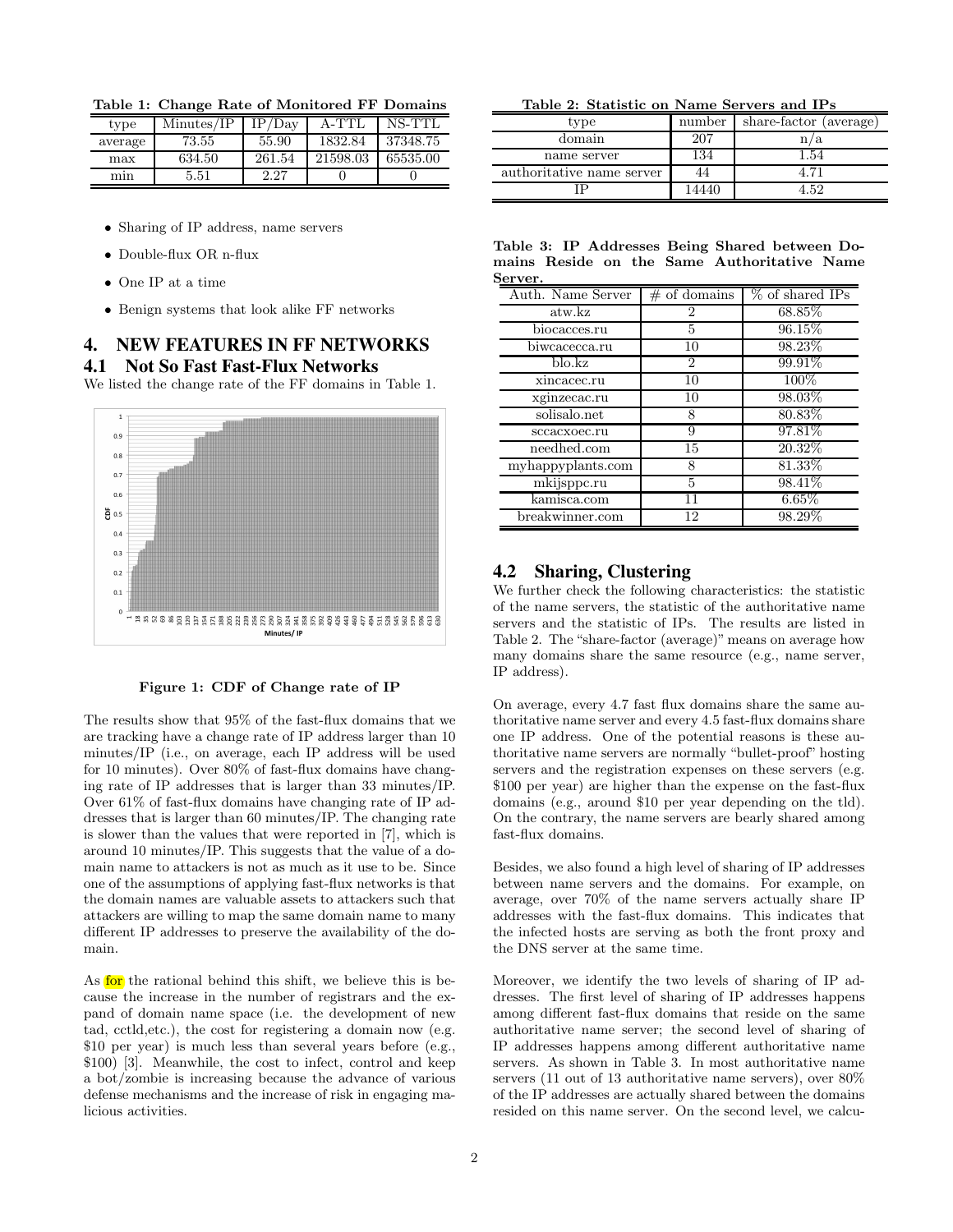| domain:                                                                                                        | <b>XINCACEC RU</b>                                        |
|----------------------------------------------------------------------------------------------------------------|-----------------------------------------------------------|
| nserver:                                                                                                       | ns1.xincacec.ru. 198.144.156.246                          |
|                                                                                                                | nserver: ns2.xincacec.ru. 142.0.79.140                    |
| state: The state of the state of the state of the state of the state of the state of the state of the state of | REGISTERED, DELEGATED, VERIFIED                           |
| person:                                                                                                        | Private Person                                            |
| registrar: R01-REG-RIPN                                                                                        |                                                           |
|                                                                                                                | admin-contact: https://partner.r01.ru/contact admin.khtml |
| created:                                                                                                       | 2013 03 29                                                |
| paid-till: 2014.03.29                                                                                          |                                                           |
| free-date: 2014.04.29                                                                                          |                                                           |
| source:                                                                                                        | TCI.                                                      |
| domain:                                                                                                        | XGINZECAC.RU                                              |
| nserver:                                                                                                       | ns1.xginzecac.ru. 198.144.156.246                         |
| nserver                                                                                                        | ns2.xqinzecac.ru. 142.0.79.140                            |
|                                                                                                                | state: REGISTERED, DELEGATED, VERIFIED                    |
| person:                                                                                                        | Private Person                                            |
| registrar: R01-REG-RIPN                                                                                        |                                                           |
|                                                                                                                | admin-contact: https://partner.r01.ru/contact admin.khtml |
| created: 2013.03.29                                                                                            |                                                           |
| paid-till: 2014.03.29                                                                                          |                                                           |
| free-date: 2014.04.29                                                                                          |                                                           |
| COUNCES                                                                                                        | <b>TOT</b>                                                |

Figure 2: Registration Information of "xginzecac.ru" and "xincacec.ru"

| domain:                 | <b>BIOCACCES RU</b>                                       |
|-------------------------|-----------------------------------------------------------|
| nserver:                | ns1.biocacces.ru. 198.144.156.246                         |
| nserver:                | ns2.biocacces.ru. 142.0.79.140                            |
| state:                  | REGISTERED, DELEGATED, VERIFIED                           |
| person:                 | Private Person                                            |
| registrar: R01-REG-RIPN |                                                           |
|                         | admin-contact: https://partner.r01.ru/contact admin.khtml |
| created:                | 2013 03:29                                                |
| paid-till: 2014.03.29   |                                                           |
| free-date: 2014.04.29   |                                                           |
| source:                 | <b>TCI</b>                                                |
| domain:                 | <b>BIWCACECCA, RU</b>                                     |
| nserver:                | ns1 biwcacecca.ru. 198.144.156.246                        |
| nserver:                | ns2.biwcacecca.ru. 142 0.79.140                           |
| state: The state:       | REGISTERED, DELEGATED, VERIFIED                           |
| person:                 | Private Person                                            |
| registrar:              | R01-REG-RIPN                                              |
|                         | admin-contact: https://partner.r01.ru/contact_admin.khtml |
| created:                | 2013.03.29                                                |
| paid-till: 2014.03.29   |                                                           |
| free-date: 2014 04:29   |                                                           |
| <b>SOUTCA</b>           | TCT                                                       |

#### Figure 3: Registration Information of "biocacces.ru" and "biwcacecca.ru"

lated the IP addresses shared between each pair of the 13 authoritative name servers. The maximum shared percentage of IP addresses is 76.27%, which is between "biocacces.ru" and "biwcacecca.ru". The next highest percentage of shared IP address is between "xginzecac.ru" and "xincacec.ru". Further investigation (Figure 2 and Figure 3) shows that "biocacces.ru" and "biwcacecca.ru" are actually registered using the same name server IP address, so does "xginzecac.ru" and "xincacec.ru". This results suggest that the percentage of shared IP addresses is larger between domains sharing the same authoritative name servers than between different authoritative name servers.

Finally, we also discovered the sharing that happens among inter-malware-family (e.g., sharing IP addresses among different malware families) and intra-malware-family (e.g., sharing IP addressed among different fast-flux domains within

|  | Table 4: IP Addresses Being Shared between Do- |  |  |
|--|------------------------------------------------|--|--|
|  | mains in the Same Family.                      |  |  |

| Type/Family              | $\#$ of domains | % of shared IPs |
|--------------------------|-----------------|-----------------|
| TrojanDownloader.waledac |                 | 12.36\%         |
| Trojan.GenericKDZ        |                 | 21.04\%         |
| Trojan-Psw.tepfer        |                 | 20.30\%         |
| Trojan-Spy.zbot          |                 | 12.51\%         |
| spam                     | 18              | 45.71\%         |

the same malware family). The results are listed in Table 4. We list the four Trojan families and all the spam domains. We noticed that for Trojan, the percentage of intra-family shared IP address is between 10% to 20%. For spam, the percentage of intra-family shared IP address is much higher, around 45%. This suggests that among different spam families, IP addresses are more frequently shared. We believe this is because spams, despite different family, often focus on the similar and limited number of topics (e.g., pharmaceuticals, dating, financial, etc.) For inter-family sharing between different Trojan families, we found that most of the Trojan families do not share any IP addresses with other families. This is different from spam because different Trojan families may serve very different malicious purposes which require the infected hosts to be uniquely owned, hence less IP addresses are shared among different Trojan families.

# 4.3 Double-flux OR N-flux?

Unlike double-flux network, we noticed many fast-flux domains actually appear to be using "n-level flux". For example, the definition of double-flux network describes both A, and NS records changing. However, we observed that the level of NS records appears to be "endless". That is, there seems to be "n-levels" of name servers as Figure 4 shows.

The understand the reason behind this case, we also compared the returned IP addresses of different levels of name servers. At the beginning, the IP addresses seem irrelevant. Later, the IP addresses from different levels of the name servers start to overlap. For example, in the case of "larstor.com", we track the ip addresses of 3 levels of name servers, e.g. "ns\*.larstor.com", "ns\*.ns\*.larstor.com" and "ns\*.ns\*.ns\*.larstor.com". The results show that for name servers with level equal or larger than two, over 50% of their IP addresses are resolved to more than one name servers. All these facts suggest that the "n-level" of name servers are probably wildcard like DNS response to flux the IP addresses of bot/zombie.

Another characteristic is that the number of the IP addresses mapped to the first level name server is almost the sum of IP addresses mapped to the higher levels name servers.

## 4.4 One IP at A Time

Unlike traditional fast-flux networks that response with a list of IP addresses (e.g., round-robin DNS). We noticed that the DNS queries to some fast-flux domains we monitored only return one IP address at a time with TTL=0. This scheme seems to maximize the flux change rate, but the fact is the total number of IP addresses after observing for certain time does not increase comparing with the name servers that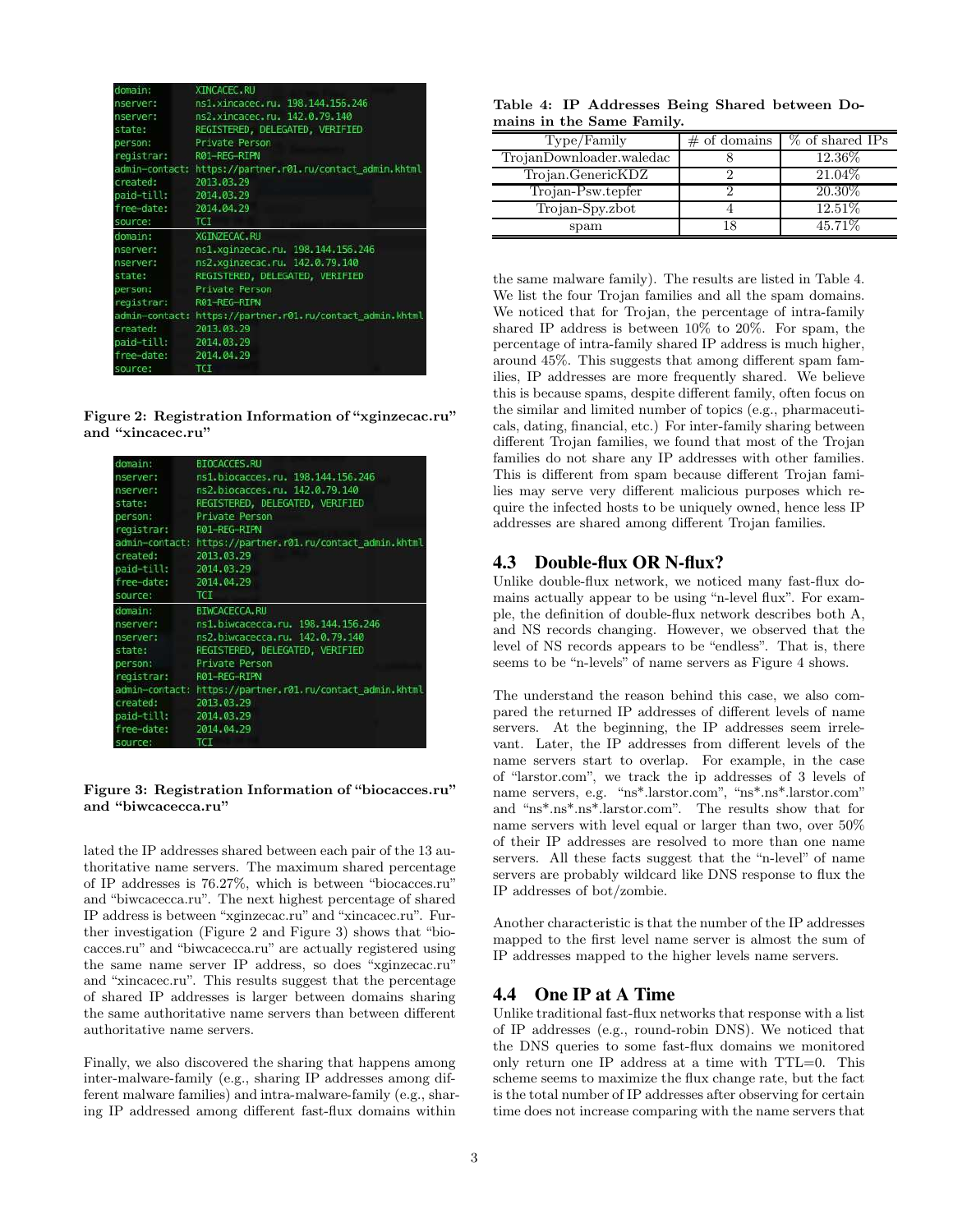| oo dig @8.8.8.8 gojzawde.ru NS                 |           |           |           |              |              |                                  |
|------------------------------------------------|-----------|-----------|-----------|--------------|--------------|----------------------------------|
| <b>11 ANSWER SECTION:</b>                      |           |           |           |              |              |                                  |
| goj zawde. ru.                                 | ø         | IN        | <b>NS</b> |              |              | ns1.gojzawde.ru.                 |
| goj zawde. ru.                                 | ø         | τN        | <b>NS</b> |              |              | ns2.gojzawde.ru.                 |
| gojzawde.ru.                                   | ø         | <b>IN</b> | <b>NS</b> |              |              | ns3.gojzawde.ru.                 |
| gojzawde.ru.                                   | $\bullet$ | <b>IN</b> | <b>NS</b> |              |              | ns4.gojzawde.ru.                 |
| gojzawde.ru.                                   | ø         | <b>IN</b> | <b>NS</b> |              |              | ns5.gojzawde.ru.                 |
| gojzawde.ru.                                   | ø         | <b>IN</b> | <b>NS</b> |              |              | ns6.gojzawde.ru.                 |
| >> dig @8.8.8.8 ns1.gojzawde.ru NS             |           |           |           |              |              |                                  |
| <b>;; ANSWER SECTION:</b>                      |           |           |           |              |              |                                  |
| ns1.gojzawde.ru.                               | ø         | Þ         | <b>NS</b> |              |              | ns1.ns1.gojzawde.ru.             |
| ns1.gojzawde.ru.                               | $\bullet$ | <b>IN</b> | <b>NS</b> |              |              | ns2.ns1.gojzawde.ru.             |
| ns1.gojzawde.ru.                               | 0         | <b>IN</b> | <b>NS</b> |              |              | ns3.ns1.gojzawde.ru.             |
| ns1.gojzawde.ru.                               | ø         | <b>IN</b> | <b>NS</b> |              |              | ns4.ns1.gojzawde.ru.             |
| ns1.gojzawde.ru.                               | ø         | <b>IN</b> | <b>NS</b> |              |              | ns5.ns1.gojzawde.ru.             |
| ns1.gojzawde.ru.                               | ø         | IN.       | <b>NS</b> |              |              | ns6.ns1.gojzawde.ru.             |
| >> dig @8.8.8.8 ns1.ns1.gojzawde.ru NS         |           |           |           |              |              |                                  |
| <b>11 ANSWER SECTION:</b>                      |           |           |           |              |              |                                  |
| ns1.ns1.gojzawde.ru.                           |           | ø         | <b>IN</b> | <b>NS</b>    |              | ns1.ns1.ns1.gojzawde.ru.         |
| ns1.ns1.gojzawde.ru.                           |           | ø         | <b>IN</b> | <b>NS</b>    |              | ns2.ns1.ns1.gojzawde.ru.         |
| ns1.ns1.gojzawde.ru.                           |           | ø         | <b>IN</b> | <b>NS</b>    |              | ns3.ns1.ns1.gojzawde.ru.         |
| ns1.ns1.gojzawde.ru.                           |           | ٥         | <b>IN</b> | <b>NS</b>    |              | ns4.ns1.ns1.gojzawde.ru.         |
| ns1.ns1.gojzawde.ru.                           |           | ø         | <b>IN</b> | <b>NS</b>    |              | ns5.ns1.ns1.gojzawde.ru.         |
| ns1.ns1.gojzawde.ru.                           |           | ø         | <b>IN</b> | <b>NS</b>    |              | ns6.ns1.ns1.gojzawde.ru.         |
| >> dig @8.8.8.8 ns1.ns1.ns1.gojzawde.ru NS     |           |           |           |              |              |                                  |
| <b>;; ANSWER SECTION:</b>                      |           |           |           |              |              |                                  |
| ns1.ns1.ns1.gojzawde.ru. 0                     |           |           | <b>IN</b> | <b>NS</b>    |              | ns1.ns1.ns1.ns1.gojzawde.ru.     |
| ns1.ns1.ns1.gojzawde.ru. 0                     |           |           | <b>IN</b> | <b>NS</b>    |              | ns2.ns1.ns1.ns1.gojzawde.ru.     |
| ns1.ns1.ns1.gojzawde.ru. 0                     |           |           | <b>IN</b> | <b>NS</b>    |              | ns3.ns1.ns1.ns1.gojzawde.ru.     |
| ns1.ns1.ns1.gojzawde.ru. 0                     |           |           | <b>IN</b> | <b>NS</b>    |              | ns4.ns1.ns1.ns1.gojzawde.ru.     |
| ns1.ns1.ns1.gojzawde.ru. 0                     |           |           | TN        | <b>NS</b>    |              | ns5.ns1.ns1.ns1.gojzawde.ru.     |
| ns1.ns1.ns1.gojzawde.ru. 0                     |           |           | <b>IN</b> | <b>NS</b>    |              | ns6.ns1.ns1.ns1.gojzawde.ru.     |
| >> dig @8.8.8.8 ns1.ns1.ns1.ns1.gojzawde.ru NS |           |           |           |              |              |                                  |
| <b>;; ANSWER SECTION:</b>                      |           |           |           |              |              |                                  |
| ns1.ns1.ns1.ns1.gojzawde.ru. 0                 |           |           |           | <b>IN</b>    | <b>NS</b>    | ns1.ns1.ns1.ns1.ns1.gojzawde.ru. |
| ns1.ns1.ns1.ns1.gojzawde.ru. 0                 |           |           |           | <b>IN</b>    | NS.          | ns2.ns1.ns1.ns1.ns1.gojzawde.ru. |
| ns1.ns1.ns1.ns1.gojzawde.ru. 0                 |           |           |           | <b>IN</b>    | <b>NS</b>    | ns3.ns1.ns1.ns1.ns1.gojzawde.ru. |
| ns1.ns1.ns1.ns1.gojzawde.ru. 0                 |           |           |           | $\mathbb{N}$ | NS.          | ns4.ns1.ns1.ns1.ns1.gojzawde.ru. |
| ns1.ns1.ns1.ns1.gojzawde.ru. 0                 |           |           |           | <b>IN</b>    | <b>NS</b>    | ns5.ns1.ns1.ns1.ns1.gojzawde.ru. |
| ns1.ns1.ns1.ns1.goizawde.ru. 0                 |           |           |           |              | <b>IN NS</b> | ns6.ns1.ns1.ns1.ns1.goizawde.ru. |

Figure 4: An Example of n-flux domain

return a list of IP addresses. Therefore, we believe the only benefit for attackers to set TTL equals to zero is to nullify the local DNS cache to achieve better control.

# 5. BENIGN SYSTEMS LOOK ALIKE FF NET-WORKS

# 5.1 Distributed Service

# BitCoin DNS seed

As mentioned in [6]: "Upon startup, if peer node discovery is needed, the client then issues DNS requests to learn about the addresses of other peer nodes. The client includes a list of host names for DNS services that are seeded. As-of May 17, 2012 the list (from net.cpp[1]) includes":

- bitseed.xf2.org
- dnsseed.bitcoin.dashjr.org
- dnsseed.bluematt.me
- seed.bitcoin.sipa.be

Among these 4 servers, we tracked the two "dnsseed.bluematt.me" and "seed.bitcoin.sipa.be". "dnsseed.bluematt.me" is resolved to 7747 different IPs and "seed.bitcoin.sipa.be" is resolved to 17061 different IPs. The statistics on the IPs and A & NS DNS records are listed in Table 5.

NTP Pool As mentioned in [4, 5]: "pool.ntp.org uses DNS round robin to make a random selection from a pool of time servers who have volunteered to be in the pool. This is usually good enough for end-users". We tracked "pool.ntp.org" and five of its sub-domains "asia.pool.ntp.org", "europe.pool- .ntp.org","north-america.pool.ntp.org","oceania.pool.ntp.org" and "south-america.pool.ntp.org". The statistic on these NTP pool servers are similar, we only list the "pool.ntp.org" in Table 5.

CDN We also find several domains using CDN. One example is "download.phoenixai.com.au", which use the name server "ns-01.cloudfront.net", "ns-02.cloudfront.net". The details are listed in Table 5.

## 5.2 Censorship Bypass

Another special type of benign domains that behave like fast-flux domains is so-called anti-censorship domains. These domains are more like fast-flux domains than the above three types of benign domains, because this type of domains also leverage dynamics of DNS to prevent itself from being blocked or suspended. One example is "Dynamic Internet Technology" [2]. This company sets up many subdomains under "ziyouforever.com". The average changing rate is listed in Table 5.

In summary, the DNS records in these three distributed systems change faster than the average values in the fast-flux networks. This is because: 1) special purposes in the use of DNS system require faster change of DNS records, such as providing constantly updating server information and peer discovery; 2) providing high availability for benign content delivery. This observation indicates: 1) "fast" (in terms of the changing rate of both A and NS records) may no longer be the dominant characteristics of malicious Fast-flux networks; 2) reputation based detection approaches should be adopted in future since the behavior in DNS system between benign fast-flux alike domains and malicious fast-flux domains is very similar.

## 6. DEFENSE

Given the new characteristics of the Fast-flux network. We propose the following suggestions on the defense mechanisms:

- Not relying on the changing rate of IP addresses and name server addresses. As we have demonstrated, fastflux domains have shown slower changing rate than they used to be. Besides, the changing rate of addresses in benign applications have passed that of fastflux. Therefore, we suggest that the detection of fastflux should not rely on the chaining rate of addresses. In the same sense, the geographically distribution of addresses is also not a reliable indicator for fast-flux domains. In stead, the detection should based on the accumulation of evidence of fast-flux domains. Such evidence includes the maliciousness of the name servers, the reputation of the registrar and the nature of the IP addresses (e.g., residential IP addresses).
- Introduce name server reputation score that can measure the probability of hosting fast-flux domains. Since we noticed that name servers often reside on so-called "bullet-proof" servers. These name servers are not